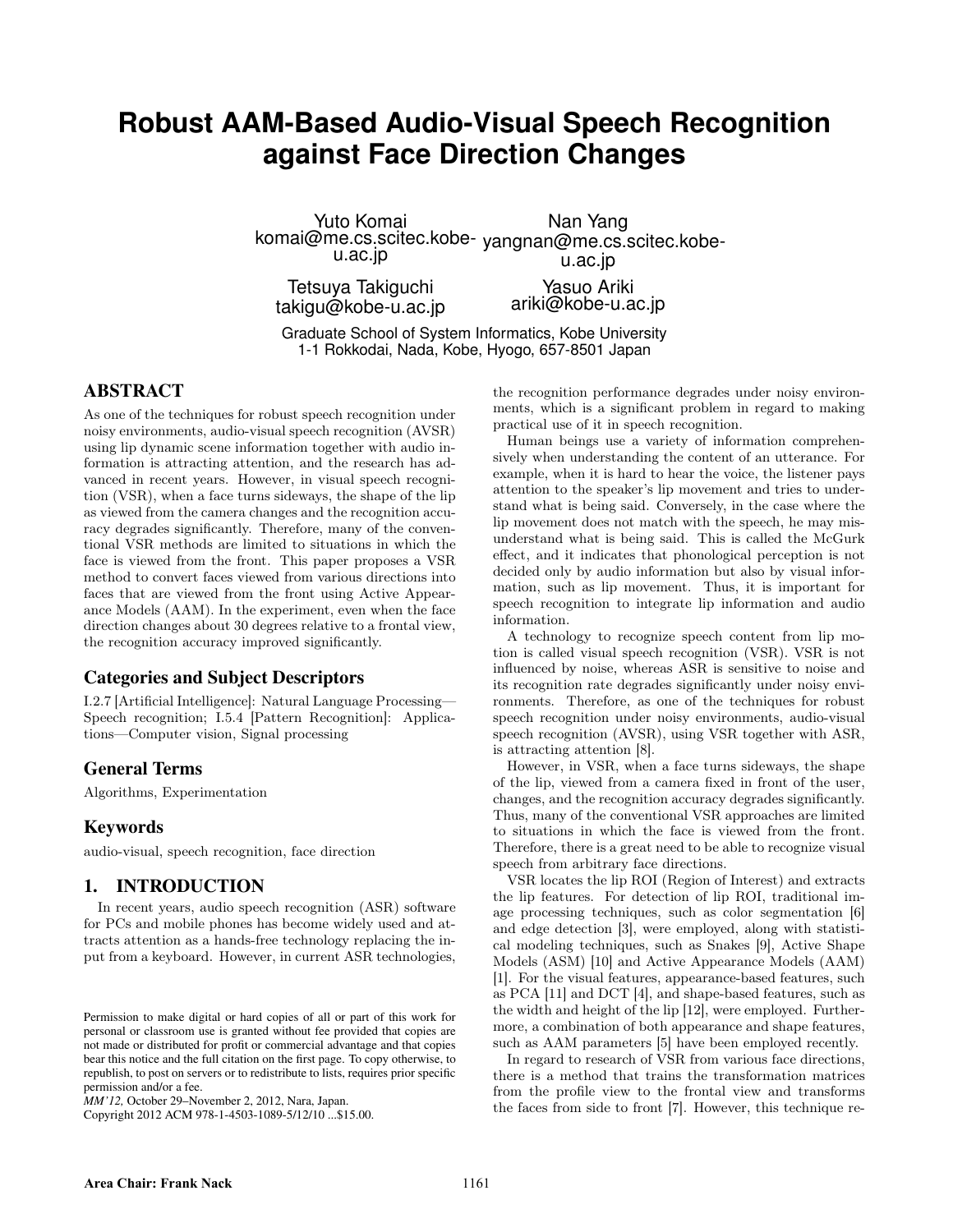quires transformation matrices in each direction. Thus, it is difficult to recognize visual speech with arbitrary face directions. In this paper, we propose a method to extract the lip area automatically in various face directions and to recognize visual speech by converting the sideways lip figure into a frontal one using Active Appearance Models (AAM). The experiment results show that the proposed method provides better performance in comparison with the conventional approaches.

# 2. OVERVIEW OF VISUAL SPEECH RECOG-NITION

First, the face area is detected based on AdaBoost, using the Haar-like features on the input image. This is because the extraction of the feature points using AAM greatly depends on the initial search area. Therefore, the extraction accuracy of the feature points is improved by applying the detected face area to AAM as an initial search area. After detecting the face area, AAM is applied to the detected face area, and the facial feature points are extracted. Then AAM generates the model parameters most similar to the input image. The speaker's face direction is estimated from the generated parameters using the method described in Section 4.2. After estimating the face direction, using the method described in Section 4.3, a face in any direction is converted to a frontal face (we call this operation "normalization"). Finally, the lip features are extracted, and the visual speech is recognized using HMMs.

The lip feature employed is an AAM model parameter [5] that includes shape information and texture information. In this paper, AAM is applied to the whole face area in order to estimate the face directions accurately, but the AAM model parameters also contains information other than the lip and its movement when whole face AAM is applied. Therefore, after normalization of face direction, some dimensions that include the lip information predominantly in the AAM parameters are extracted and recognized. These dimensions are extracted, from among all the dimension combinations, as the best combinations with the highest recognition accuracy of the visual speech.

In this paper, the audio signal is converted to MFCCs (mel-frequency cepstral coefficients) that are commonly used in a standard speech recognition system. In training, audio and visual HMMs are independently constructed using each feature vectors extracted from the same movie. In testing, a final likelihood is calculated using the late integration of likelihoods from audio HMMs and visual HMMs as follows:

$$
L_{A+V} = (1 - \alpha)L_A + \alpha L_V, \quad 0 \le \alpha \le 1 \tag{1}
$$

where  $L_A$  and  $L_V$  are likelihoods of audio and visual features, respectively.  $\alpha$  is the combination weight.

#### 3. ACTIVE APPEARANCE MODELS

AAM is a technique used to express a facial model using low-dimensional parameters. The subspace is constructed by applying PCA to shape and texture of face feature points.

The shape vector **s**, the feature points on the face images, and mean shape  $\bar{s}$  are computed from the training image set. The inner texture of **s** is normalized to mean shape.<br>The shape vector **s** and the texture vector **g** are given:  $\mathbf{s} =$ The shape vector **s** and the texture vector **g** are given: **s** =  $(x_1, y_1, \ldots, x_{n-1})^T$  **g** =  $(a_1, \ldots, a_n)^T$  where  $x_1, y_1, (i \le n)$  $(x_1, y_1, ..., x_n, y_n)^T$ ,  $\mathbf{g} = (g_1, ..., g_m)^T$ , where  $x_i, y_i$   $(i \leq n)$ <br>are the coordinates of the feature points  $g_i$   $(i \leq m)$  is are the coordinates of the feature points.  $g_j$  ( $j \leq m$ ) is



Figure 1: Schematic of a face viewed from the head top

the intensity value at each pixel in ¯**s**, and mean intensity value  $\bar{g}$  can be computed from the training image set.  $s$  and **<sup>g</sup>** are expressed by using eigenvector matrices **<sup>P</sup>s** and **<sup>P</sup>g**, obtained by applying PCA to deflection from  $\bar{\mathbf{s}}$  and  $\bar{\mathbf{g}}$ , as shown in Eq.  $(2)$  and Eq.  $(3)$ .

$$
\mathbf{s} = \bar{\mathbf{s}} + \mathbf{P_s} \mathbf{b_s} \tag{2}
$$

$$
\mathbf{g} = \bar{\mathbf{g}} + \mathbf{P}_{\mathbf{g}} \mathbf{b}_{\mathbf{g}} \tag{3}
$$

**<sup>b</sup>s** and **<sup>b</sup>g** are called the shape parameter and the texture parameter, respectively, and shape vector **s** and texture vector **g** are converted to each of them, respectively. Moreover, **<sup>b</sup>s** and **<sup>b</sup>g** are combined and reduced as shown in Eq. (4) by applying PCA because there is a correlation in shape and texture.

$$
\mathbf{b} = \left(\begin{array}{c} \mathbf{W}_{\mathbf{s}} \mathbf{b}_{\mathbf{s}} \\ \mathbf{b}_{\mathbf{g}} \end{array}\right) = \left(\begin{array}{c} \mathbf{W}_{\mathbf{s}} \mathbf{P}_{\mathbf{s}}^T (\mathbf{s} - \overline{\mathbf{s}}) \\ \mathbf{P}_{\mathbf{g}}^T (\mathbf{g} - \overline{\mathbf{g}}) \end{array}\right) = \mathbf{Q} \mathbf{c} \tag{4}
$$

where **<sup>W</sup>s** is the matrix that normalizes the difference of the unit of the shape vector and the texture vector. **Q** is an eigenvector matrix. **c** is a vector of combined shape and texture parameters. This parameter controls both shape and texture. Thus, it becomes possible to treat shape and texture together by controlling only parameter vector **c**.

# 4. NORMALIZATION OF THE FACE DIREC-**TION**

A normalization method of the face direction was introduced in [2], and the extended approach is proposed in this paper, where a multiple regression model is used to estimate the visual feature instead of a single regression. Each regression model in our method depends on a phoneme class.

#### 4.1 Regression model

Fig. 1 shows a schematic of a face viewed from the top of the head. Face is regarded as a sphere with radius r. A vertical line is drawn to the image plane from the center of the head. Then, the facial feature point at the angle  $\alpha$  from the vertical line is projected onto the coordinates Xa of the image plane as shown in Fig. 1 (a). Furthermore, the facial feature point is projected onto the image plane Xb when the face rotates by the angle  $\phi$  as shown in Fig. 1 (b).  $\Delta x$ , the distance between two feature coordinate points, is expressed as shown in Eq. (5).

$$
\Delta x = x_b - x_a = r \sin(\phi + \alpha) - r \sin \alpha
$$
  
=  $r \sin \phi \cos \alpha + r \cos \phi \sin \alpha - r \sin \alpha$  (5)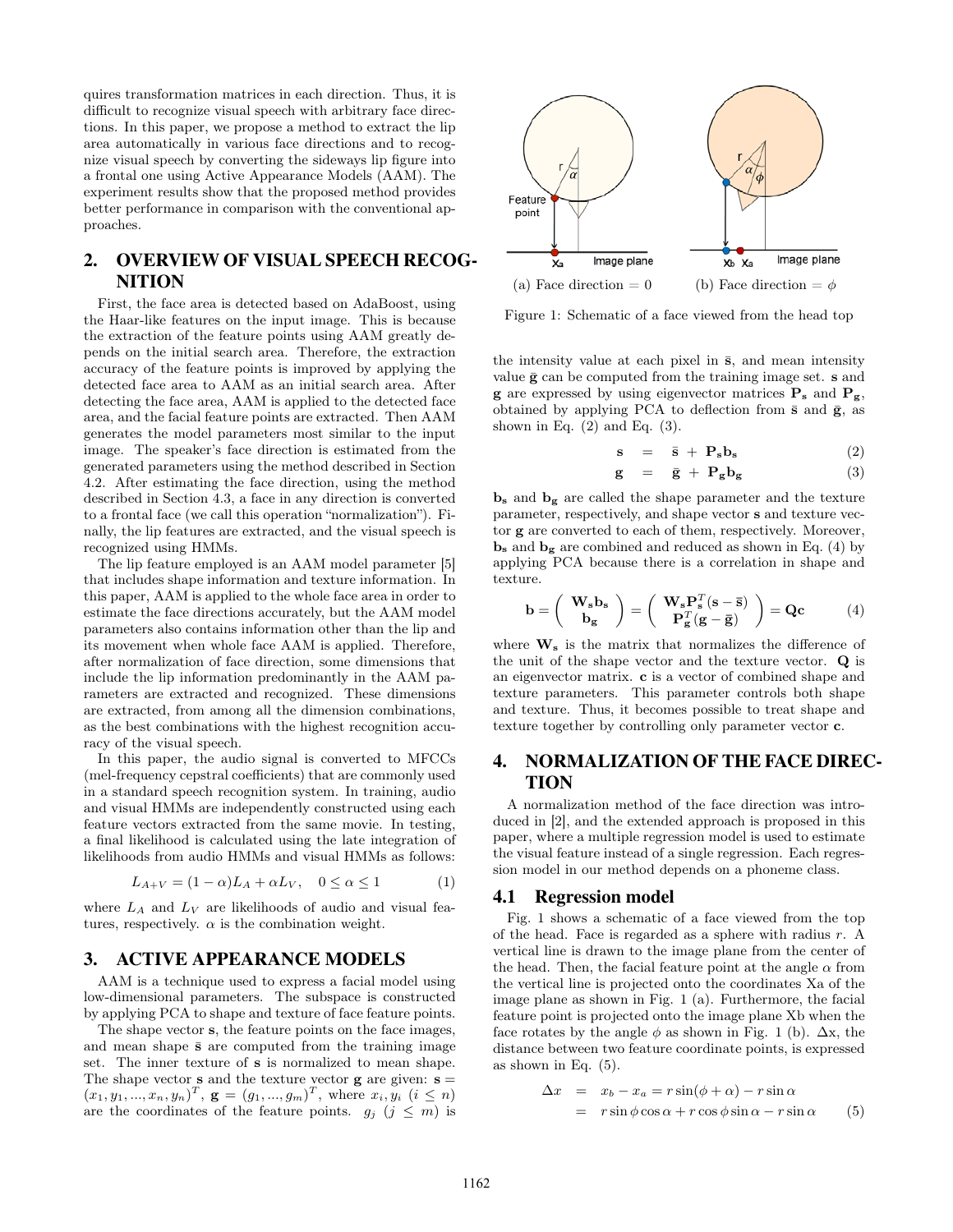

Figure 2: Example of conversion from directional face to frontal face

A regression model can be derived considering r and  $\alpha$  as constants, as shown in Eq. (6).

$$
\mathbf{c} = \mathbf{c_0} + \mathbf{c_1} \cos \phi + \mathbf{c_2} \sin \phi \tag{6}
$$

where,  $c_0$ ,  $c_1$ , and  $c_2$  are the regression coefficient vectors estimated from the training data.

#### 4.2 Estimation of the face direction

When AAM is applied to a new input image with no information of face direction, parameter **c**' is generated. Then,<br>the direction  $\phi$  can be estimated as shown in Eq. (7) using the direction  $\phi$  can be estimated as shown in Eq. (7) using Eq.  $(6)$ .

$$
\begin{pmatrix} \cos \phi \\ \sin \phi \end{pmatrix} = \mathbf{B}^+(\mathbf{c}' - \mathbf{c_0})
$$
 (7)

where  $\mathbf{B}^+$  is the pseudo inverse matrix of  $(c_1, c_2)$ . Therefore, the direction  $\phi$  is estimated as shown in Eq. (8) using  $\cos \phi$  and  $\sin \phi$  in Eq. (7).

$$
\phi = \tan^{-1} \left( \sin \phi / \cos \phi \right) \tag{8}
$$

## 4.3 Converting of the directional face to frontal face

When AAM is applied to the input image, parameter  $\mathbf{c}'$  is<br>perated using AAM and face direction  $\phi$  is obtained using generated using AAM and face direction  $\phi$  is obtained using Eq. (8). Then, the residual vector **<sup>c</sup>res** is estimated as shown in Eq. (9).

$$
\mathbf{c}_{\mathbf{res}} = \mathbf{c}' - (\mathbf{c_0} + \mathbf{c_1} \cos \phi + \mathbf{c_2} \sin \phi) \tag{9}
$$

The directional face is expressed as shown in Eq. (10) using Eq. (9).

$$
\mathbf{c}_{\mathbf{new}} = \mathbf{c_0} + \mathbf{c_1} \cos \theta + \mathbf{c_2} \sin \theta + \mathbf{c}_{\mathbf{res}} \tag{10}
$$

If  $\theta = 0$ , a face direction is converted to the front. Fig. 2 shows the result of the conversion from directional face to frontal face.

#### 4.4 Multiple regression model

In this paper, a multiple regression model of Eq. (6) is estimated in order to decrease the variation mismatch between frontal face and directional face. The *i*-th regression model is represented as follows:

$$
\mathbf{c}^{\mathbf{i}} = \mathbf{c}^{\mathbf{i}}_{0} + \mathbf{c}^{\mathbf{i}}_{1} \cos \phi + \mathbf{c}^{\mathbf{i}}_{2} \sin \phi \tag{11}
$$

Each regression model is estimated using the only training data for a phoneme. In this paper, six regression models are estimated using the training data for the Japanese vowel: /a/, /i/, /u/, /e/, /o/ and the nasal /N/, respectively.

In the process of conversion to frontal face, first, **<sup>c</sup>in** is obtained by applying AAM to the test image. Next, the face direction  $\theta$  is estimated using  $\mathbf{c}_{\text{in}}$  according to Eq. (8). The

Table 1: Visual recognition rates [%] without normalization of face direction

|                                   | front | 15 degrees   30 degrees |          |
|-----------------------------------|-------|-------------------------|----------|
| $\vert$ c parameter $\vert$ 80.67 |       | 13.39                   | $1.30\,$ |
|                                   |       |                         |          |

Table 2: Visual recognition rates [%] with normalization of face direction

|                                     | front | 15 degrees | 30 degrees |
|-------------------------------------|-------|------------|------------|
| c parameter<br>(single regression)  | 78.67 | 54.32      | 42.35      |
| c parameter<br>multiple regression) | 79.56 | 54.72      | 49.37      |
| די ה                                | 72.77 | 50.49      | 47.48      |

optimal regression model is selected so that the minimum distance between  $\mathbf{c}^{\mathbf{i}}(\theta)$  and  $\mathbf{c}_{\mathbf{i}\mathbf{n}}$  is achieved as follows.

$$
\hat{\mathbf{i}} = \underset{\mathbf{i}}{\operatorname{argmin}} \left| |\mathbf{c}^{\mathbf{i}}(\theta) - \mathbf{c}_{\mathbf{in}}| \right| \tag{12}
$$

Then, as described in Section 4.3, the face direction is converted to the front.

# 5. EXPERIMENT

#### 5.1 Experimental condition

Two subjects spoke ATR phoneme-balanced words (216 words) $\times$ 10 sets with the frontal face, the same 216 words  $\times 1$  set with 15-degree face and 30-degree face, respectively. Resolution was  $320\times240$  pixels, and the frame rate was 30 fps.

The leave-one-out method was applied to  $216$  words $\times 10$ sets, where  $216$  words $\times 9$  sets with the frontal face were used for training HMMs, the remaining one set with the frontal face and the 216 words with the directional faces were used for test, and the recognition rate was the average over the 10 sets. Monophone HMMs were constructed with 5 states and 16 mixtures.

The number of AAM training images was 108, and the number of feature points on each image was 63. As a result of feature extraction described in Section 3, the AAM parameter for two subjects was reduced to 5 dimensions and 9 dimensions, respectively, for 95 % of the cumulative proportion. Including the AAM parameter, its delta and deltadelta parameters, were finally used as the visual features. 12-dimensional MFCC parameters, along with their delta and delta-delta parameters, were used as the audio features.

#### 5.2 Experimental results

Table 1 shows the recognition rates for only visual features without normalization of face direction. "Front" indicates the recognition rate of the frontal face. "15 degrees" and "30 degrees" indicate the recognition rate of the 15-degree face and the 30-degree face, respectively. As shown in Table 1, although a high recognition rate is obtained in "front", the recognition rates except for "front" degrade seriously. This is because the shape of the lip viewed from the camera changes in directional face. Therefore, the recognition rates are affected seriously.